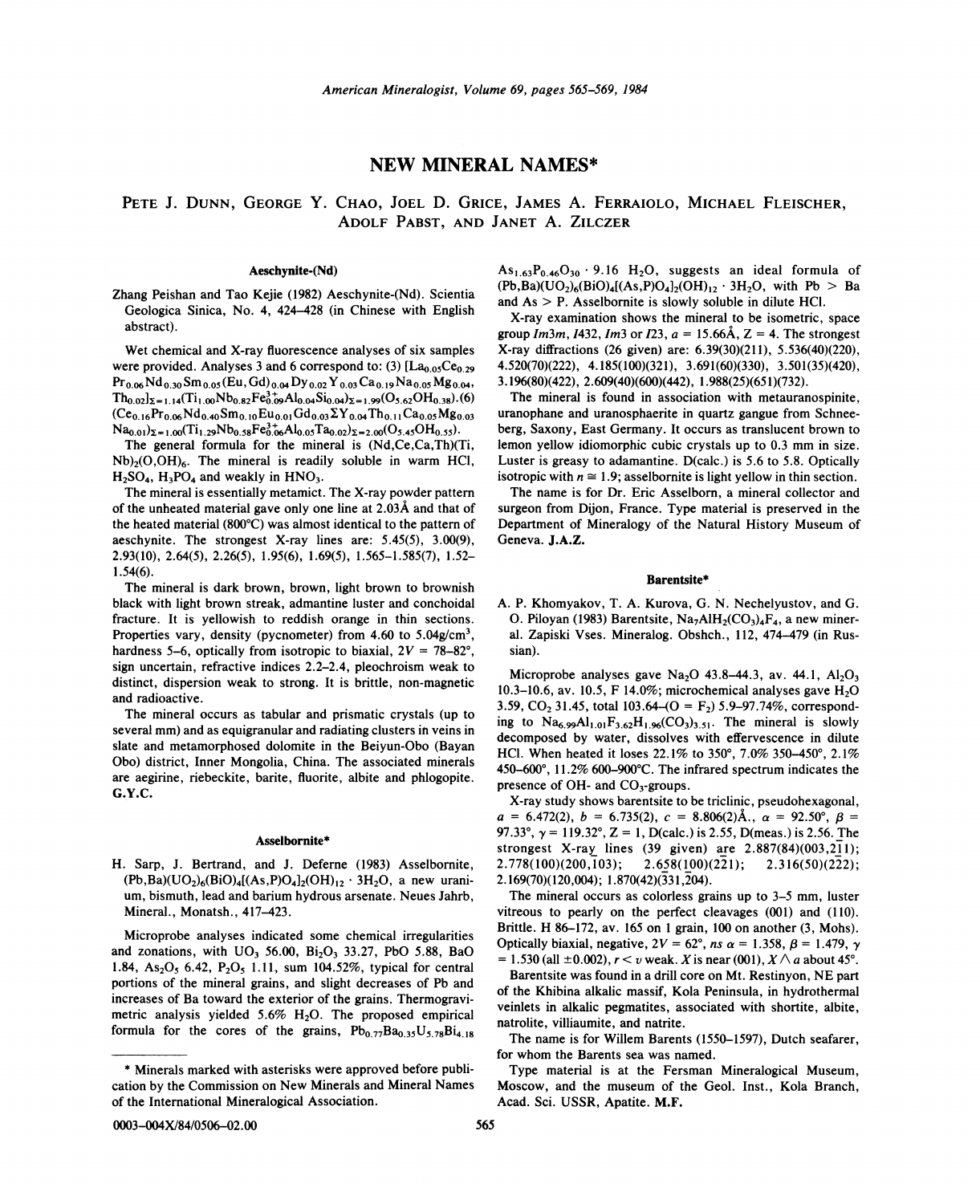## Danbaite\*

Vue Shuqin, Wang Wenying, Liu Jinding, Sun Shuqiong and Chen Dianfen (1983) A study on danbaite. Kexue Tongbao, 22, 1383-1386 (in Chinese).

Electron microprobe analyses using pure Cu and Zn metals as standards gave Cu 33.12, 32.52; Zn 66.70, 67.47; sums 99.82, 99.99%, corresponding to  $CuZn<sub>1.957</sub>$  and  $CuZn<sub>2.016</sub>$  respectively, or ideally CuZn<sub>2</sub>. The mineral is compositionally equivalent to  $\gamma$ brass.

The Gandolfi X-ray diffraction pattern is indexable on the basis of a cubic cell with  $a = 7.7615$ Å. The strongest lines are (14) given) 2.3552(5)(311), 2.1574(4)(320), 2.0803(10)(321), 1.5901(3)(422), 1.3732(4)(440), 1.2256(3)(620), 1.2154(3)(621,540,443), 1.1603(3)(630,642). The cell contains 32 (Cu,Zn) atoms. D calc. =  $7.36$  g/cm<sup>3</sup>.

The mineral is silver white to grayish white with a strong metallic luster. Cleavage is absent. VHN(10g) = 238 kg/mm<sup>2</sup>,  $VHN(20g) = 234-288$  kg/mm<sup>2</sup>, corresponding to 4.2 on Mohs<sup>3</sup> scale. Under reflected light the mineral is white with a milky blue tint. It is slightly yellowish when compared with adjacent chromium. The mineral is isotropic. Internal reflection is absent. Reflectances are (Anm, R%): 405, 71.3; 436, 71; 482, 71; 526, 68.3; 546, 68.5; 589, 67.9; 644, 66.8; 656, 66.6; 664, 66.6; 700, 65.8. Color values are  $R_{vis}$  68.3%, x 0.3364, y 0.3261,  $\lambda_d$  519 nm, P<sup>e</sup> 0.0304.

The mineral occurs as botryoidal and spherulitic aggregates (0.05-0.2 mm) and as rims around chromium in a platinumbearing Cu-Ni deposit in a highly altered ultramafic intrusion at Danba, Sichuan, China. The associated minerals are pyrrhotite, pentlandite, chalcopyrite, violarite, cubanite, bornite, sphalerite, galena, linnaeite, magnetite with minor testibiopalladite, sudburyite, sperrylite, omeiite, gold and electrum. The name is for the locality.

## *Discussion*

The mineral is not the natural analogue of  $\gamma$ -brass (Cu<sub>5</sub>Zn<sub>8</sub>, *a* = 8.860A, Z = 4, Bradley and Gregory, 1931, Phil. Mag., 12, 143) although its composition and electron concentration are well within the range of those for  $\gamma$ -brass. G.Y.C.

#### Eifelite\*

K. Abraham, W. Gebert, O. Mendenbach, W. Schreyer, and G. Hentschel (1983) Eifelite,  $KNa_3MgaSi_{12}O_{30}$ , a new mineral of the osumilite group with octahedral sodium. Contrib. Mineral. Petrol., 82, 252-258.

Analysis by electron microprobe on two crystals gave  $SiO<sub>2</sub>$ 71.06, 69.06, TiO<sub>2</sub> 0.06, 0.03, Al<sub>2</sub>O<sub>3</sub>, 0.79, 0.57, Cr<sub>2</sub>O<sub>3</sub> 0.06, 0.00, FeO 0.48, 0.19, MnO 0.46,0.53, CuO 0.08, 0.16, ZnO 0.34, 0.43, MgO 16.25, 15.47, K<sub>2</sub>O 4.18, 4.16, Na<sub>2</sub>O 6.48, 8.07, sum 100.24, 98.67%, corresponding respectively to  $KNa_2Mg_4S_1^2O_{30}$  and  $KNa_3Mg_4Si_{12}O_{30}$  (ideal). A complete solid solution series exists between eifelite and roedderite,  $KNaMg_5Si_{12}O_{30}$ , with two Na substituting for one Mg. Eifelite is insoluble in HCl and  $H_2SO_4$ . The mineral belongs to the osumilite group with a milarite-type structure.

X-ray study shows the mineral to be hexagonal, *P6/m2/c2/c,* with  $a = 10.137(5) - 10.150(5)$ ,  $c = 14.223(6)$ Å,  $V = 1265.73$ 1268.98 $A^3$ , Z = 2. The strongest X-ray lines (16 given) are 3.26(10)(211), 3.75(9)(202), 4.43(6)(200), 7.07(5)(002), 5.11(5)(110), 4.14(5)(112). This pattern is essentially identical with roedderite. No cleavage observed.

Eifelite is hexagonal, varying from platy to prismatic, exhibiting dominant forms  ${1010}$  and  ${0001}$  with subordinate  ${1120}$  and occasional {10t2}; this morphology is very similar to roedderite.

The mineral occurs as euhedral crystals up to nearly 1 mm in diameter in vesicles of a contact metamorphosed basement gneiss xenolith (quartz and sanidine) ejected with the leucite tephrite lava of the Bellerberg volcano, about 2 km north of Mayen, eastern Eifel, West Germany. It is associated with pyroxene, amphibole, tridymite, hematite and pseudobrookite. It is colorless, or faintly yellow or green, transparent, luster vitreous, streak white, H not given, D calc. 2.67  $g/cm<sup>3</sup>$ . Optically uniaxial, positive, *ns*  $\omega = 1.5445, 1.5430$  and  $\epsilon = 1.5458, 1.5443$ (all  $\pm 0.0005$ ) for the two crystals studied. Birefringence is slightly lower than that of roedderite, 0.001 compared to 0.003- 0.007. However, there is no physical property to distinguish eifelite from roedderite, and only chemical analysis can positively identify the two minerals.

The name is for the Eifel region in which the mineral occurs. Type material is deposited at Institut fur Mineralogie, Ruhr University, Bochum, West Germany. J.A.F.

#### Fluocerite-(La)

M. B. Chistyakova and M. E. Kazakova (1969) Fluocerite from Kazakhstan. Trudy Mineralog. Muzeya Akad. Nauk SSSR, 19, 236-238 (in Russian).

Analysis by MEK gave La<sub>2</sub>O<sub>3</sub> 42.34, Ce<sub>2</sub>O<sub>3</sub> 33.13, Pr<sub>2</sub>O<sub>3</sub> 3.68,  $Nd<sub>2</sub>O<sub>3</sub> 3.12, Gd<sub>2</sub>O<sub>3</sub> 0.08, (Y, Tb, Dy)<sub>2</sub>O<sub>3</sub> 0.08, ThO<sub>2</sub> 1.56, Fe<sub>2</sub>O<sub>3</sub>$ 0.14, SmO<sub>3</sub> 0.17, CaO 0.54, MgO tr., F 25.27, sum 111.50–(O =  $F_2$ ) 10.64 = 100.86%. The formula is  $(La_{0.50}Ce_{0.39}Pr_{0.04}Nd_{0.04})$  $Ca_{0.02}Th_{0.01}F_{2.55}O_{0.22}$ . Spectrographic analysis showed Si 0.2, Al 0.05, P 0.05, Mn 0.005%.

X-ray study shows the mineral to be hexagonal,  $a = 4.135$ ,  $c =$ 7.295Å,  $a:c = 1:1.764$ . The strongest X-ray lines (13 given) are 3.19(10),2.07(6),2.01(6), 1.796(5-6), 1.048(7).

The mineral occurs in platy to tabular crystals 0.1-7 cm in diameter. Color pale greenish-yellow, luster vitreous. Cleavage dipyramidal, imperfect, fracture conchoidal. H 390 Kg/sq.mm, D 5.93. Optically uniaxial, neg.,  $\omega = 1.609$ ,  $\epsilon = 1.603$ .

The mineral occurs in hydorthermal quartz veins of granite in central Kazakhstan. M.F.

#### Jasmundite\*

G. Hentschel, L. S. Dent Glasser, and C. K. Lee (1983) Jasmundite,  $Ca_{22}(SiO_4)_8O_4S_2$ , a new mineral. Neues Jahrb. Mineral., Monatsh., 337-342.

Microprobe analyses by K. Abraham yielded  $SiO<sub>2</sub> 27.3$ , Al<sub>2</sub>O<sub>3</sub> 0.4, total iron as FeO 0.8, MgO 0.9, CaO 67.6,  $S^{2-}$  2.7, sum 99.7%, corresponding to a measured formula,  $(Ca_{21.2}Mg_{0.4})$  $Fe_{0.2}Al_{0.1}$  $\Sigma_{21.9}Si_{8.0}O_{36.5}S_{1.5}$ , quite close to the calculated formula  $Ca_{22}(SiO_4)_8O_4S_2$ . This mineral is soluble in dilute HCl with a slight evolution of gas.

X-ray study showed the mineral to be tetragonal, space group *IAm2,*  $a = 10.461$ *,*  $c = 8.813\text{\AA}$ *,*  $Z = 1$ *. The four strongest lines* from the powder diffraction pattern are given: 3.242(42)(031), 2.832(100)(222), 2.615(35)(040), 1.849(34)(440).

This mineral is found in metamorphosed limestone inclusions in the basalt of Bellerberg, near Mayen, Eifel, Western Germa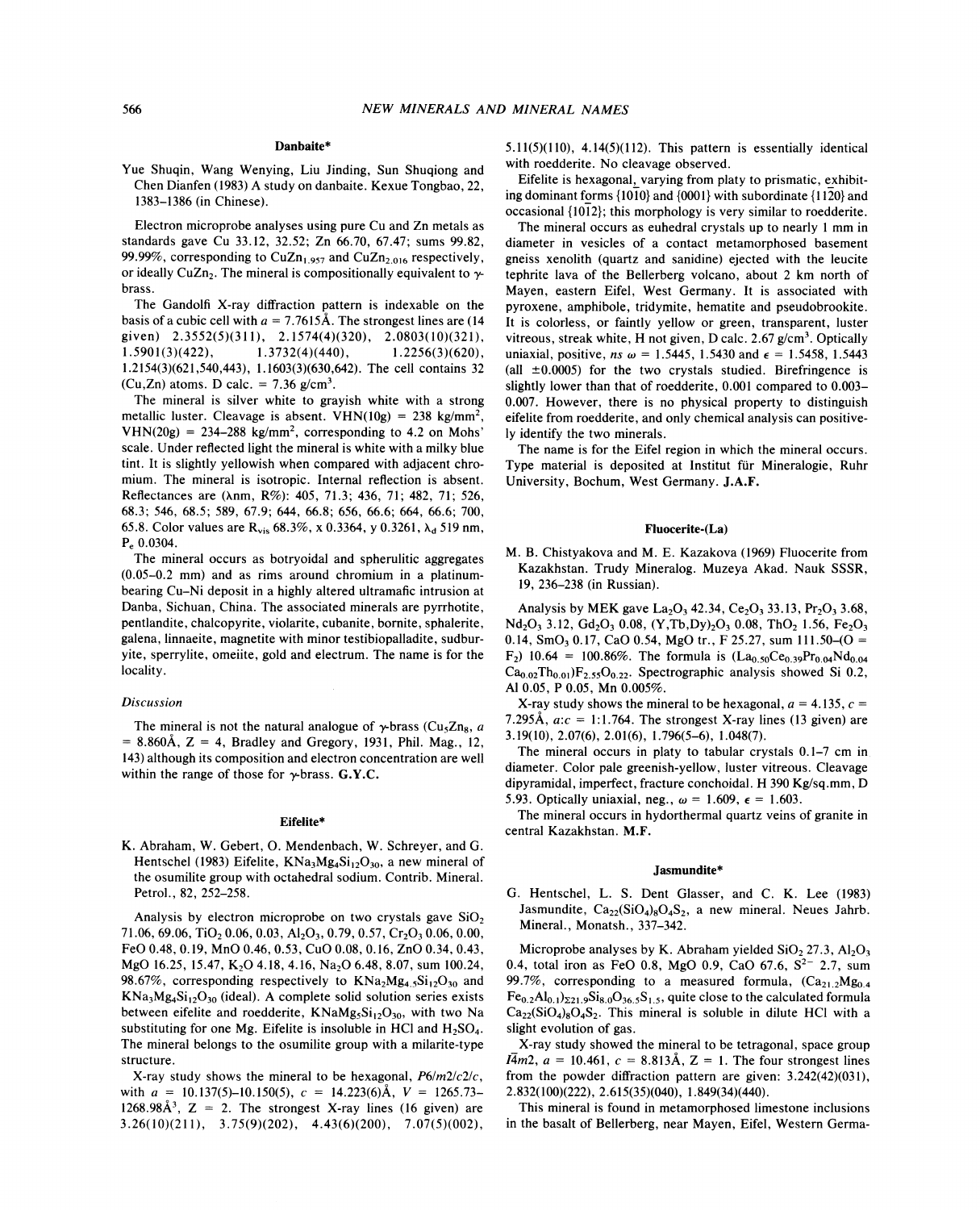ny. It occurs both as irregular grains, up to several millimeters in size, poikilitically intergrown with mayenite, brownmillerite and larnite, or associated with portlandite and ettringite, and, occasionally, as euhedral crystals of isometric habit with dominant {110} and {101} forms. It is dark brown, greenish brown or brownish green with conchoidal fracture and resinous luster. H is about 5, streak white, D (by suspension) 3.03 and D (calc.) 3.23. Optically uniaxial positive, with  $\omega = 1.715$ ,  $\epsilon = 1.728$ , jasmundite is light brown in thin section.

The mineral is named for Prof. Dr. Karl Jasmund, retired director of the Mineralogical-Petrographic Institute of the University of Cologne. Type material is preserved at the latter institution and in the Department of Chemistry, University of Aberdeen.

#### *Discussion*

The structure determination and indexed powder pattern of jasmundite were presented by Dent Glasser and Lee (1981) in Acta Crystallogr., B 37, 803-806. J.A.Z.

#### Jinshajiangite\*

Hong Wenxing and Fu Pingqiu (1982) Jinshajiangite, a new Ba-Mn-Fe-Ti-bearing silicate mineral. Geochemistry (China) 1, 458-464 (in English).

Analysis gave SiO<sub>2</sub> 27.10, TiO<sub>2</sub> 15.90,  $(Zr, Hf)O_2$  0.70,  $Nb_2O_5$ 1.03, Ta<sub>2</sub>O<sub>5</sub> 0.07, Fe<sub>2</sub>O<sub>3</sub> 1.64, Al<sub>2</sub>O<sub>3</sub> 0.36, FeO 19.07, MgO 0.28, MnO 12.93, SrO 0.08, BaO 9.80, RE<sub>2</sub>O<sub>3</sub> 0.30, CaO 2.94, Na<sub>2</sub>O 3.15, K<sub>2</sub>O 2.31, H<sub>2</sub>O<sup>+</sup> 0.33, H<sub>2</sub>O<sup>-</sup> 0.36, F 2.66 = 101.01-(O =  $F_2$ )1.12 = 99.89%. This corresponds to  $(Na_{3.36}K_{1.62})(Ba_{2.11})$  $Ca_{1.73}RE_{0.09}Sr_{0.02}(Fe_{8.77}^{2+}Mn_{6.02}^{2+}Mg_{0.23})(Ti_{6.57}Nb_{0.26}Zr_{0.18}$  $Al_{0.12} Ta_{0.01} (Si_{14.90} Al_{0.11}) O_{64.17}(F_{4.62}OH_{1.21})$  or  $(Na,K)_{5} (Ba,Ca)_{4}$  $(Fe^{2+}, Mn)_{15}(Ti, Fe^{3+}, Nb, Zr)_{8}Si_{15}O_{64}(F, OH)_{6}$  (Note--It might also be written  $(Na,Ca)_{5}(Ba,K)_{4}$  M.F.) The DTA curve shows a strong endothermic peak at 795° and a wide endothermic peak at 995°. About 3% is lost 825-1000°C. Infrared and Mössbauer spectra are given.

Weissenberg study showed the mineral to be monoclinic, space group *C2/m, Cm,* or *C2,*  $a = 10.732, b = 13.847, c =$ 20.817Å.,  $\beta = 95^{\circ}3'$ ,  $Z = 2$ , D (calc.) 3.56, (meas.) 3.61. The strongest lines (Fe radiation) (26 given) are 10.2(7)(002),  $3.44(10)(\overline{3}11,310,\overline{2}05,006)$ ,  $3.15(8)(205)$ ,  $2.85(7)(241)$ ,  $2.63(7)$  $(136,243), 2.570(8)(\overline{4}03).$ 

The mineral occurs in an arfvedsonite dike in alkali syenites near the Jinshajiang River, western Sichuan Prov., S.W. China, associated with albite, arfvedsonite, aegirine, pyrochlore, monazite, and chevkinite. It occurs as tabular crystals  $20 \times 2$  to  $10 \times 1$ mm. Color blackish-red, brownish-red, golden-red, luster vitreous. Streak light yellow. Cleavages {010} and {100} perfect, fracture uneven. Vickers hardness 430 kg/sq.mm = ? Mohs. Optically biaxial positive,  $ns \alpha = 1.729$ ,  $\beta = 1.802$ ,  $\gamma = 1.852$ ,  $2V = 1.382$  $= +72^{\circ}$ , dispersion  $r < v$ . Pleochroism strong, X light golden yellow, *Y* brownish-yellow, *Z* brownish-red, abs.  $X = Y > Z$  (? MF). Extinction  $X \wedge c = 13^{\circ}$ .

The name is for the Jinshajiang River. Type material is at the Institute of Geochemistry, Acad. Sinica, Guiyang, Guizhou Prov., China. M.F.

## Molybdofornacite\*

O. Medenbach, K. Abraham and W. Gebert (1983) Molybdofornacite, a new lead-copper-arsenate-molybdate hydroxide from Tsumeb, Namibia. Neues Jahrb. Mineral. Monat., 289-295. (in German).

Molybdofornacite was found in minute lath-like crystals on a dioptase specimen from the deep oxidation zone of the Tsumeb mine, Namibia. It is the latest oxidation product in the association which also includes calcite, quartz, "limonite" and duftite. Six microprobe analyses are reported leading to the idealized formula  $Pb_2CuOH|(As, P)O_4|(Mo, Cr)O_4$  where As > P and Mo > Cr. Molybdofornacite is the Mo dominant analogue of fornacite. It is monoclinic, space group  $P2_1|c, a = 8.100(5), b = 5.946(3), c$ = 17.65(1) $\AA$ ,  $\beta$  = 109.17(5)°, Z = 4, density (calc.) 6.6 g/cm<sup>3</sup>. The strongest lines in the X-ray powder pattern are:  $4.84(5)(012)$ , 3.41(4)(014), 3.32(10)( $\overline{2}15$ ), 2.979(6)( $\overline{2}14,020$ ), 2.937(4)( $\overline{1}06$ ), 2.845(6)(114), 2.753(6)(212,203), and 2.353(5)(220). The mineral is light green, transparent with adamantine luster; the streak is yellow. Fracture is conchoidal, no cleavage and hardness is 2-3 (Mohs). Though optically biaxial, only refractive indices  $\alpha$  = 2.05(2) and  $\gamma = 2.15(2)$  are given and the optical orientation is given only partially, Zllb. Distinct pleochroism is *X* and *Y* pale yellow, Z green yellow. A.P.

#### Oursinite\*

M. Deliens and P. Piret (1983) Oursinite  $(C_{0.86}Mg_{0.10})$  $Ni<sub>0.04</sub>$ ) $O \cdot 2UO<sub>3</sub> \cdot 2SiO<sub>2</sub> \cdot 6H<sub>2</sub>O$ , a new mineral from Shinkolobwe, Zaire. Bull. Minéral., 106, 305-308 (in French).

Seven microprobe analyses gave SiO<sub>2</sub> 13.21, *UO<sub>3</sub>* 66.71, *CoO* 6.56, MgO 0.42, NiO 0.30 and  $H_2O$  (by difference) 12.80% which corresponds to  $(Co_0.78Mg_0.09Ni_0.04)_{20.91}O \cdot 2.07UO_3 \cdot 1.95H_2O$ on the basis of 11 oxygens, the ideal formula is given above. DTA on 0.6 mg indicated two  $H_2O$  losses between 20-100°C and 260-300°C totalling  $\sim$ 11%.

Single crystal X-ray study showed it to be orthorhombic, space group *Aba2* or *Abam* with  $a = 12.74(1)$ ,  $b = 17.55(2)$ ,  $c =$ 7.050(6) $\AA$ ,  $V = 1.576.3\AA^3$ ,  $Z = 4$ , D calc. = 3.674. The stronges X-ray lines (20 given) are  $8.73(100)(020)$ ,  $7.20(70)(120)$ , 5.16(50)(220), 4.55(35)(211), 4.141(70)(140), 3.528(40)(002), 3.267(30)(022), 2.853(90)(160). The cell resembles that of sklowdowskite.

It occurs as radial aggregates of pale yellow acicular crystals, elongated along c, maximum dimensions  $1 \times 0.02 \times 0.02$  mm. Optically biaxial negative,  $\alpha = 1.624(2), \ \beta = 1.640(2), \ \gamma = 1.628(2), 3$ 1.650(2), 2V calc. = 76°,  $Y = c$ . It has parallel extinction and there is a cleavage parallel to the elongate axis.

The mineral occurs in the uranium deposit at Shinkolobwe. It is found on uraninite-bearing samples of brecciated dolomite and it is commonly associated with soddyite, kasolite, schoepite and curite. The name is the French translation of urchin, which the mineral resembles. Type material is at the Royal Museum of Central Africa, Tervuren, Belgium. J.D.G.

#### Qingheiite\*

M. Zhesheng, S. Nicheng, and P. Zhizhong (1983) Crystal structure of a new phosphatic mineral-qingheiite. Scientia Sinica (Series B), 25, 876-884 (English).

Analysis (method not given) of the new mineral (after deduction of  $SiO<sub>2</sub>$ ,  $CO<sub>2</sub>$ ,  $H<sub>2</sub>O$ , and normalization from 101.16% to 100%) gave NazO 8.75, KzO 0.04, LizO 0.02, CaO 0.94, ZnO 0.23, MnO 23.66, MgO 9.78, FeO 3.95, Fe<sub>2</sub>O<sub>3</sub> 2.25, Al<sub>2</sub>O<sub>3</sub> 4.54,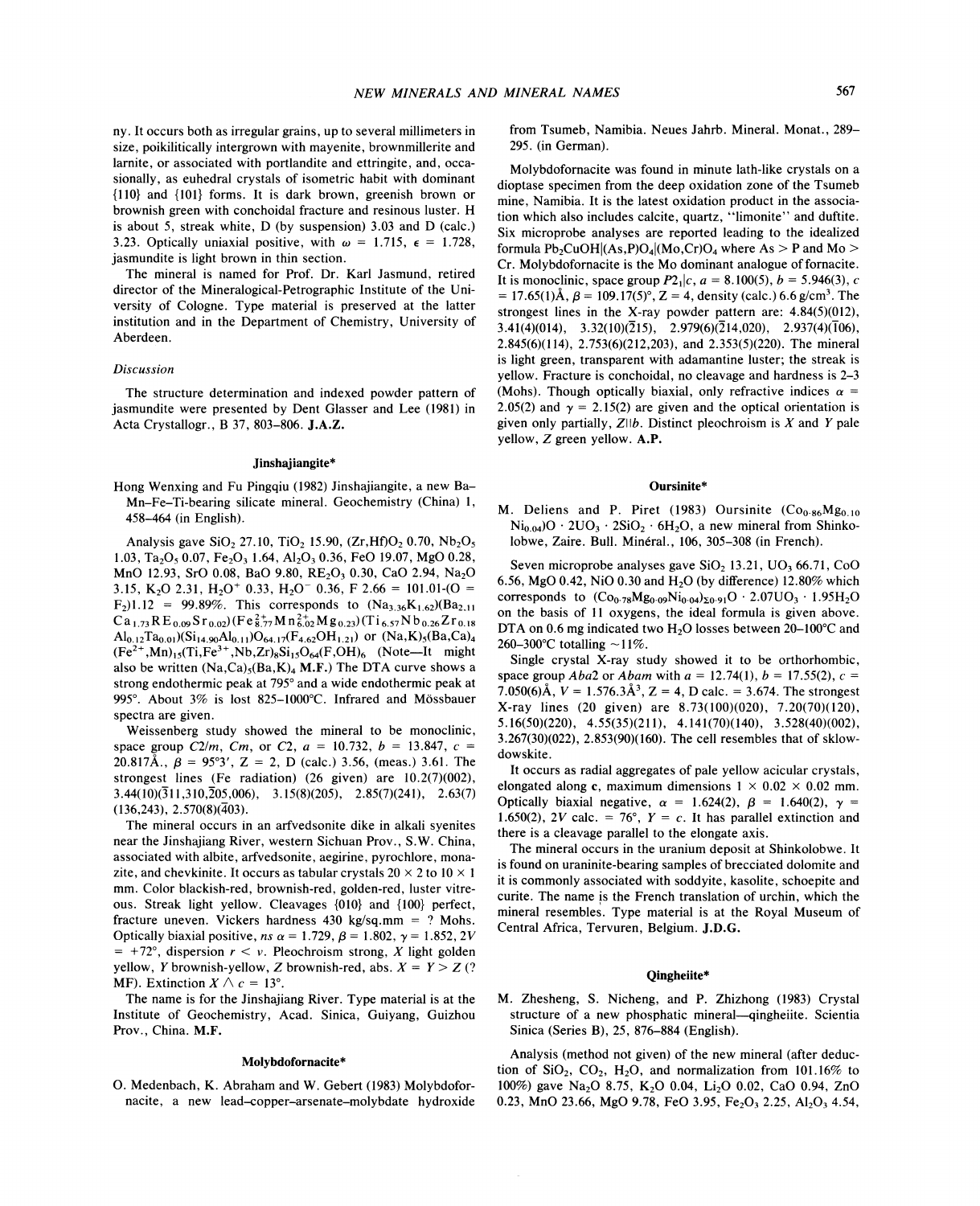Cr<sub>2</sub>O<sub>3</sub> 0.04, TiO<sub>2</sub> 0.05, P<sub>2</sub>O<sub>5</sub> 45.75%, sum 100.00%, yielding an idealized formula  $Na_2NaMn_2Mg_2(A1,Fe)_2(PO_4)_6$ , the Mg analog of wyllieite and ferrowyllieite.

Crystal structure determination places qingheiite in the monoclinic system, space group  $P2_1/n$ , with  $a = 11.856(3)$ ,  $b =$ 12.411(3),  $c = 6.421(1)$ Å,  $Z = 2$ ,  $\beta = 114.45(2)$ °.  $D = 3.718$ (meas.), 3.61 (Calc.)  $g/cm^3$ . H = 5.3–5.6. No X-ray powder data are given.

Qingheiite is jade green. Grains are irregular, occasionally short prismatic or tablar, up to 4 mm. It has a glassy luster, conchoidal fracture and cleavage {010} imperfect. It is brittle and nonmagnetic. Optically biaxial positive,  $\alpha = 1.6776, \beta = 1.6836,$  $\gamma = 1.6913$ ,  $2V = 79^{\circ}36'$ , showing strong pleochroism,  $X =$  light yellowish green, *Y* = jade green, Z = dark bluish green. Dispersion  $r \gg v$ , strong.

Qingheiite is found in a muscovite pegmatite at Qinghe County, Altay Prefecture, Uygur Autonomous Region of Xinjiang, The People's Republic of China, situated in the north foldbelt of the East Zunggar eugeosyncline, associated with muscovite, quartz, perthite, microcline, braunite and pyrolusite.

The name is for Qinghe, the locality. J.A.F.

#### Sayrite\*

P. Piret, M. Deliens, J. Piret -Meunier and G. Germain (1983) Sayrite,  $Pb_2[(UO_2), O_6(OH)_2] \cdot 4H_2O$ , a new mineral; its properties and crystal structure. Bull. Minéral., 106, 299-304 (in French).

Ten microprobe analyses gave PbO 21.82,  $UO_3$  73.58,  $H_2O$  (by difference) 4.60% which corresponds to 1.91 PbO, 5.03  $UO_3 \tcdot 4.99$  H<sub>2</sub>O and the structure refinement gives the ideal formula above.

Single-crystal X-ray study showed it to be monoclinic, space group  $P2_1/c$  with  $a = 10.704(3)$ ,  $b = 6.960(2)$ ,  $c = 14.533(3)$ Å  $\beta = 116.81(2)^\circ$ ,  $V = 9.66.3\text{\AA}^3$ ,  $Z = 2$ , D calc. 6.76. The stronges X-ray lines (27 given) are 7.01(80)(102), 5.67(50)(110), 3.512(90)  $(20\overline{4}), \quad 3.426(40)(211), \quad 3.113(100)(12\overline{2},31\overline{1}), \quad 3.052(70)(113),$ 1.955(50) (402,32 $\overline{6}$ ). The crystal structure consists of layers of  $[(UO<sub>2</sub>)<sub>5</sub>O<sub>6</sub>(OH)<sub>2</sub>]<sub>n</sub><sup>4n–</sup> linked by Pb and H<sub>2</sub>O.$ 

It occurs as small, yellow-orange to red-orange, prismatic crystals elongated along **b** and flattened on  $\{102\}$ , maximum size  $0.6 \times 0.3 \times 0.1$  mm, a distinct {102} cleavage. Optically biaxial negative,  $\alpha$  not measurable,  $\beta \sim 1.94$ ,  $\gamma \sim 1.95$ , 2V large,  $X \sim a$  $Y = b$ ,  $Z \sim c$ , dichroic with *Y* pale yellow and *Z* amber.

The mineral occurs in the uranium deposit at Shinkolobwe, Shaba, Zaire. It is associated with uranophane, becquerelite, masuyite and richetite. The name is in honor of the American crystallographer David Sayre. Type material is at the Royal Museum of Central Africa, Tervaren, Belgium. J.D.G.

#### Wilhelmvierlingite\*

A. Mücke (1983) Wilhelmvierlingite,  $(Ca, Zn)MnFe<sup>3+</sup>[OH]$  $(PO<sub>4</sub>)<sub>2</sub>|2H<sub>2</sub>O$ , a new mineral from Hagendorf/Oberpfalz. Der Aufschluss, 34, 267-274 (in German).

Wilhelmvierlingite is found with rockbridgeite, zwieselite and other secondary phosphates in the pegmatite of Hagendorf, Bavaria. It occurs as very fine-grained radial fibrous aggregates, pale yellow to brownish. Microprobe analysis yielded: Ca 8.5, Zn 2.1, Mn 13.6, Fe 13.3, PO<sub>4</sub> 47.5, H<sub>2</sub>O 15.0 (by difference),

sum 100.0 leading to the formula  $(Ca_{0.85}Zn_{0.13})Mn_{0.99}$  $Fe<sub>0.98</sub>[OH|(PO<sub>4</sub>)<sub>2</sub>]$  2.33H<sub>2</sub>O, hydroxyl having been recognized by its characteristic absorption peaks in the IR spectrum. The formula is idealized in the title. Linescan by microprobe shows that there is reciprocal variation in the Ca and Zn content, whereas the ration of Mn and Fe is nearly constant. Wilhelmvierlingite is the manganese counterpart of segelerite and the X-ray powder diffraction patterns of the two minerals are very similar. The dimensions of the orthorhombic cell, as determined from the powder pattern, are:  $a = 14.80(5)$ ,  $b = 18.50(5)$ ,  $c = 7.31(2)$ Å  $Z = 8$ , D (meas.) 2.58, (calc.) 2.60; the space group is *Pbca*. Strongest lines in the X-ray powder pattern are: 9.34(7)(020), 5.00(6d)(21l), 4.67(4)(040), 2.86(10)(440), 2.58(4)(412). The Mohs hardness of wilhelmvierlingite is 4, it is biaxial negative with  $\alpha =$ 1.637,  $\beta = 1.664$ ,  $\gamma = 1.692$ , 2V (calc.) 45°. There is perfect (010) cleavage and the pleochroism and optical orientation are given as Xllb light yellow, *Ylla* light yellow, Zllc dark yellow. It is not explained how the cleavage direction or orientation were defined in the absence of goniometric or single-crystal X-ray examination. The name is for Wilhelm Vierling of Weiden, Bavaria, a longtime student of the Hagendorf minerals. A.P.

## Unnamed  $K(Fe, Al)$ <sub>3</sub>Al(Ge, Si, Al)<sub>3</sub>O<sub>10</sub>(Cl, OH)<sub>2</sub> Unnamed BaFe<sub>2</sub>Ga(SiO<sub>4</sub>)(Si<sub>2</sub>O<sub>7</sub>)Cl

Z. Johan, E. Oudin and P. Picot (1983) Germanium and gallium analogues of silicates and oxides found in the zinc deposits of central Pyrenees, France; argutite and carboirite, two new mineral species. Tschermaks Min. Petr. Mitt., 31, 97-119 (in French).

 $K(Fe, Al)_3Al(Ge, Si, Al)_3O_{10}(Cl, OH)_2$ : Microprobe analyses yielded: GeO<sub>2</sub> 39.80, SiO<sub>2</sub> 3.33, Al<sub>2</sub>O<sub>3</sub> 12.30, Ga<sub>2</sub>O<sub>3</sub> 0.78, V<sub>2</sub>O<sub>3</sub> 0.26, Fe<sub>2</sub>O<sub>3</sub> 2.66, FeO 26.36, MnO 0.17, MgO 0.18, ZnO 4.08, Na<sub>2</sub>O 0.12, K<sub>2</sub>O 2.52, Cl 6.02, H<sub>2</sub>O (calc.) 3.40; sum 100.63. This is the Ge-analogue of biotite. It is associated with carboirite crystals.

 $BaFe<sub>3</sub>Ga(SiO<sub>4</sub>)(Si<sub>2</sub>O<sub>7</sub>)Cl$ : Microprobe analysis yielded: GeO<sub>2</sub> 8.99, SiO<sub>2</sub> 15.84, SnO<sub>2</sub> 0.20, Al<sub>2</sub>O<sub>3</sub> 1.21, Ga<sub>2</sub>O<sub>3</sub> 20.11, FeO 28.38, MnO 0.30, MgO 0.00, ZnO 2.11, BaO 20.34, Na<sub>2</sub>O 0.06, K<sub>2</sub>O 0.06, Cl 4.47; sum 101.06, corresponding closely to the ideal formula above. It is found as subhedral, lozenge-shaped grains in sphalerite. J.D.G.

#### New Data

#### Derbylite

M. Mellini, P. Orlandi and N. Perchiazzi (1983) Derbylite from Buca della Vena mine, Apuan Alps, Italy. Can. Mineral., 21, 513-516.

The second occurrence of derbylite is reported. Combined microprobe and atomic absorption data, with iron shared between FeO and Fe<sub>2</sub>O<sub>3</sub>, yielded TiO<sub>2</sub> 40.20, FeO 4.44, Fe<sub>2</sub>O<sub>3</sub> 31.83,  $Sb_2O_3$  19.80,  $H_2O$  1.24, sum 97.51%, corresponding to  $Fe_{0.45}^{2+}Fe_{2.90}^{3+}Ti_{3.66}^{4+}S_{0.99}^{3+}O_{13.11}$  (OH), or an idealized crystal-chemical formula  $Fe_{x}^{2+}Fe_{(4-2x)}^{3+}Ti_{(3+x)}^{4+}Sb^{3+}O_{13}(OH)$ , compared with  $Fe^{3+}_{4}Ti^{4+}_{3}Sb^{3+}O_{13}(OH)$  (Am. Mineral., 62, 396(1977)). The higher charge due to Ti is balanced by substitution of  $Fe<sup>2+</sup>$  for Fe3+. This assemblage of oxidation states also occurs in the